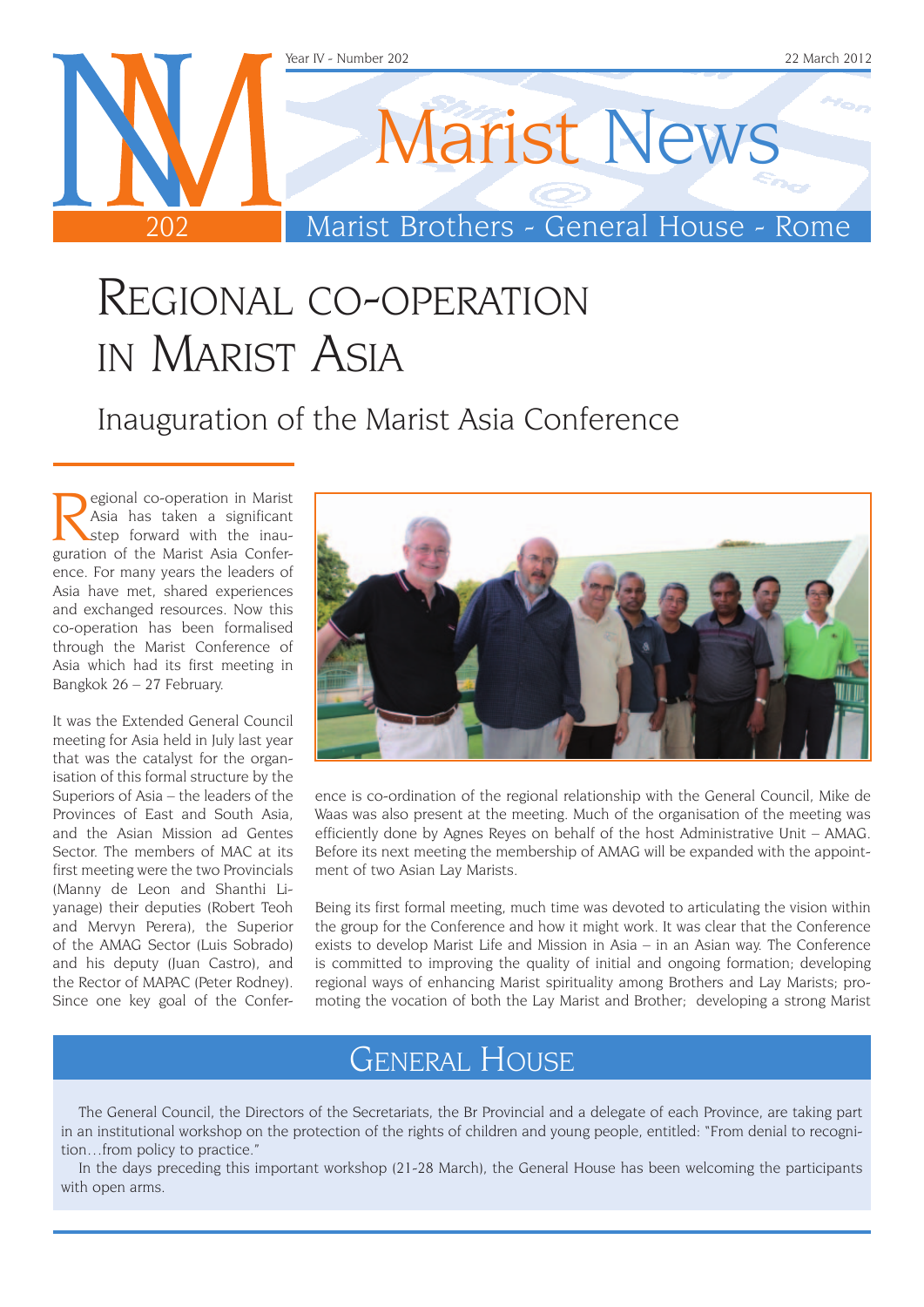Youth Ministry at the service of the Church in Asia; and, promoting new ministries in the midst of poor young people. Collaboration in a sustainable financial functioning of the Administrative Units is also within the vision of the Conference.

So, areas of co-operation that were identified at the Extended General Council meeting were discussed in more detail. Co-operative plans were made for areas such as: formation, prayer and spirituality, mission, and community life. The meeting was careful to ensure that its plans are realistic and achievable - within the capacities of the Asian Administrative Units.

The inaugural meeting concluded with

the election of office bearers: Chair – Shanthi Liyanage; Deputy Chair –Luis Sobrado; Secretary – Peter Rodney. These Brothers have responsibility for implementing the planning agreed to at this inaugural meeting. The next meeting of the Conference will be hosted by the Province of South Asia in 2013.



# Province "Brasil Centro-Norte"

Provincial Communication Plan: dialogue, transparency, ethics and solidarity

strategic communication characterised by dialogue, transpar-<br>ency, ethics and solidarity: such<br>is orientation of the Communication acterised by dialogue, transparency, ethics and solidarity: such is orientation of the Communication Plan of the Province of « Brasil Centro-Norte » launched by the Provincial, Br Wellington Medeiros and the Com-

munication team (Ascom) on 7 March. Through videoconference, it was presented to administrators, brothers, representatives of the school and social establishments, the Marist Provinces and other partners. « The document will reinforce our identity and help us to be more present in the life of children, adolescents and young people », the Provincial said.

Fruit of a year's work, the Plan appears as a documentguide for the creation and consolidation of the culture of provincial communication,

on the basis of institutional policies, in view of unity in the province. Starting with study, research and reflection, the Plan defines the strategic points, institutional messages of priority, mission and values of the communication which will be assimilated thanks to all the persons who contribute to the vitality of the Province. Among its objectives, the following points are to be noted: reinforce the Marist label and internal communication, make the activities of the Province more visible approach to actions, », said Br Paulo Martins, co-ordinator of the Bureau of Communication.

Each establishment has received a copy of the Communication Plan and a video with the main pointsof the docu-



and second the Provincial Council in what concerns the theme. « We hope to incorporate communication into management. To replace an operational vision (focused on the immediate present) with a professional and systematic ment, on CD, towards a common work between brothers, managers, collaborators and educators. In April, the team of the Bureau will send a study guide of the Plan to the establishments, for that month is the meeting of the Delegate-Animators for the Communication of the Province, in Brazlândia (DF)

The representative of the Provincial Council, Br José Wagner, finished the video-conference by inviting the teams to study the

Plan : « It is an instrument which will help us improve our internal dialogues and reflect on our identity – who we are –, on the way we perform and set up rapport with others ».

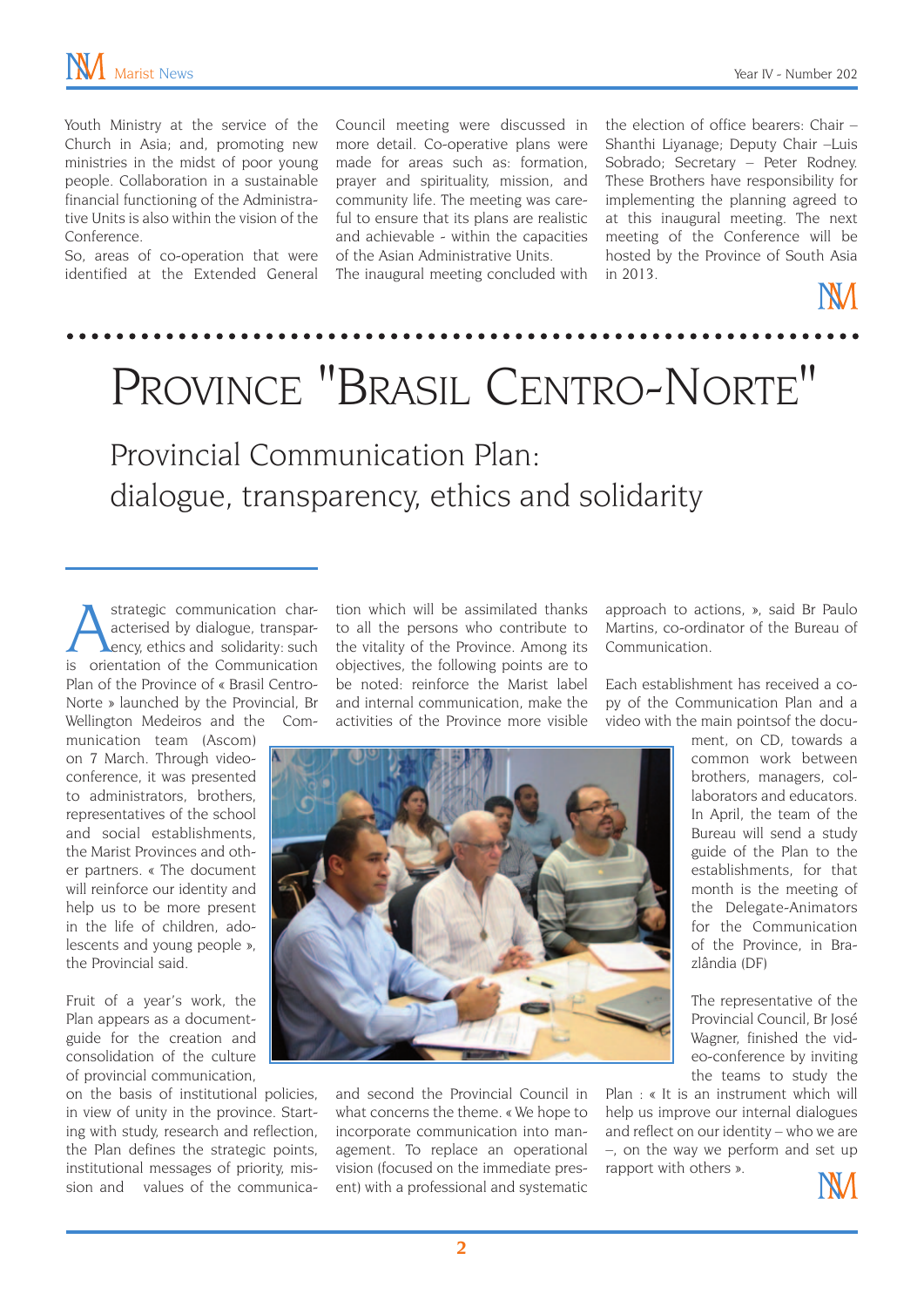# "Finding a place at the table"

### Giugliano, Naples - The La Valla experience

In the Marist school of Giugliano<br>in Campania (Naples, Italy) many<br>things are happening: not only meet-<br>ings and class reunions. The Marist n the Marist school of Giugliano in Campania (Naples, Italy) many things are happening: not only meetcommunity itself in these days of intense activity "on territory" has also experienced a special time, by opening its doors to some young animators of the school's youth ministry, particularly close to the Marist spirit.

For one week, from 14 to 19 February 2012, 4 young people (3 from university and one in the last year of high school) lived in community with the Brothers, sharing their timetable, especially the opening and closing times of the days, from rising to the evening rest, joining in the community gatherings for prayer and the Eucharistic celebrations. They had their meals together, the times of recreation, rest, conversation, tv and games.

This experience has already been proposed in different years and in response to the requests of numerous young animators, we already have other persons on the waiting list, who will join us in the first week of Lent. The experience is open to boys and girls who wish to experience a style of life very different from that of the family: that of a religious community committed to the field of education.

At the end of the experience, the community met with the young people to do an evaluation together and hear the reactions of the youth. The first group expressed its satisfaction with a letter delivered to each of the Brothers present. Here are the impressions of Angelica, a university student of 20:

"To live the La Valla experience is something deep which has made me feel changed within... you feel the com-



munity as your family and learn to appreciate and understand everyone's diversity, to be sharing in a unique great charism, the Marist one, which is always so strong whatever the age or stage of our life… To begin the day with prayer and to finish it with the Mass makes you feel strongly the presence of Jesus, and to know and love him more :)… You become curious and you want to follow him more closely... Now I feel I have an even tighter bond with my companions in the adventure and with the whole community... Thanks to all of you for making me always feel at home :D" (Angelica).



#### Meeting of the Animation Teams of Uruguay

The Meeting of the Animation Teams of Marist Uruguay took place on Saturday 3 March in Montevideo, Uruguay.<br>Director Generals, Directors of Sections, Administrators, Pastoral Coordinators and members of the Volunteer Servi he Meeting of the Animation Teams of Marist Uruguay took place on Saturday 3 March in Montevideo, Uruguay.

Director Generals, Directors of Sections, Administrators, Pastoral Cotelling the story of Jesus meeting his first disciples (Lk 3 :21-32 and Jn 1:35-40), began by reflecting on their reality and situation: signs of the time pointing to the presence of Jesus... the capacity for enthusiasm they produce...

In a second session, grouped according to their specific task, the participants tried to trace the main features of the course travelled. Then they considered projects for the year, fixing activities and the dates planned for them.

During the sharing in common, the participants outlined the « Horizon » of the Marist life and mission they would like to encourage in Uruguay.

The meeting concluded with a succulent « asado » (barbecue) in honour of Br Emeterio Pérez Mayor who was celebrating his birthday.